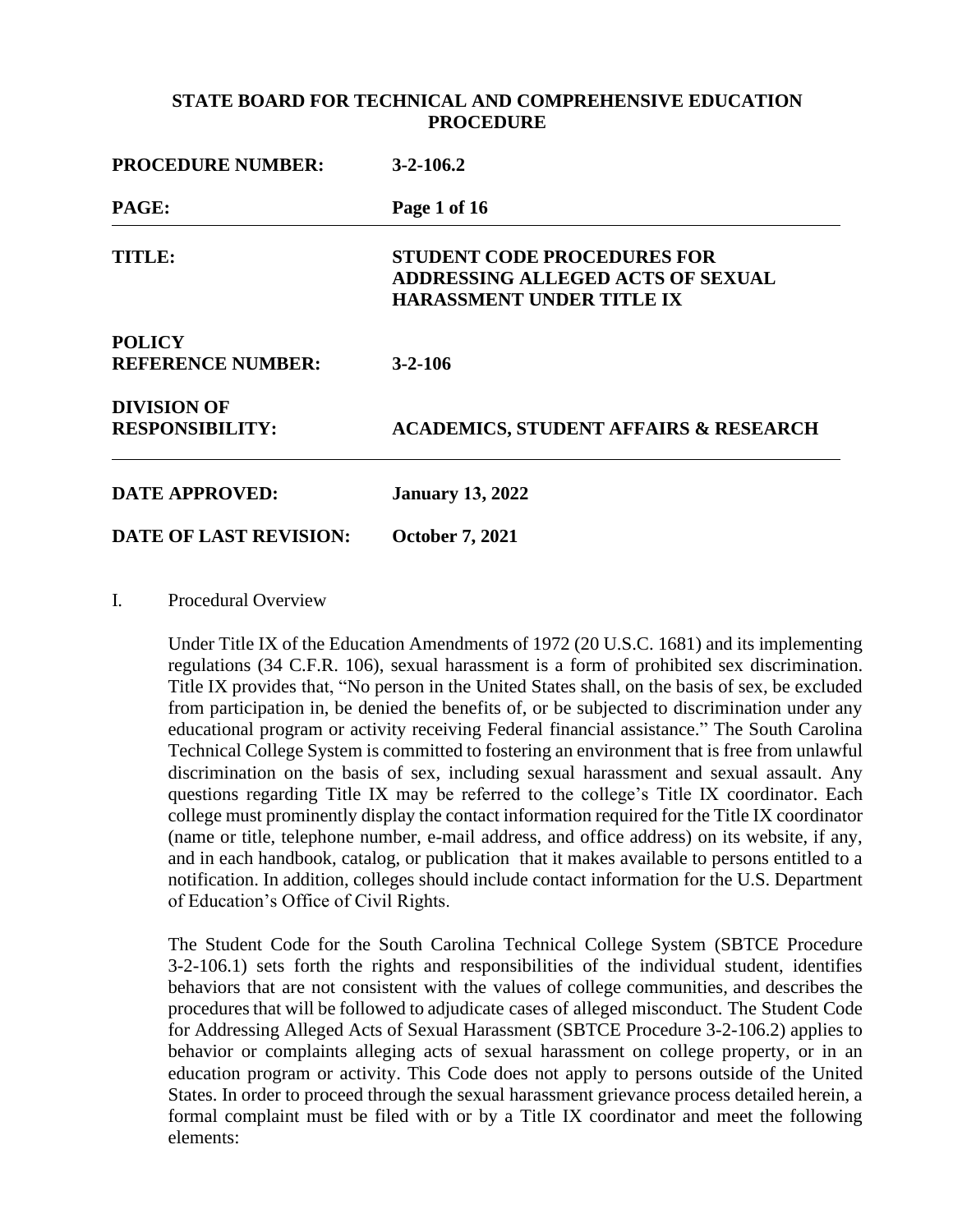#### **PROCEDURE NUMBER: 3-2-106.2**

**PAGE: Page 2 of 16**

- A. The alleged activity falls within the definition of sexual harassment as defined in Section  $II$  (CC.):
- B. The alleged activity occurred within a college's education program or activity; and
- C. The alleged activity occurred against a person physically located in the United States.

Complaints reported to the college's Title IX coordinator which do not meet the above elements shall be adjudicated under the grievance process outlined in the Student Code for the South Carolina Technical College System (SBTCE Procedure 3-2-106.1). The Non-Discrimination, Anti-Harassment, and Sexual Misconduct procedure of the South Carolina Technical College System (SBTCE Procedure 8-5-101.1) shall apply in situations where complaints are made against employees of a college.

Any person may report sex discrimination, including sexual harassment (whether or not the person reporting is the person alleged to be the victim of conduct that could constitute sex discrimination or sexual harassment) to the Title IX Coordinator at any time, including nonbusiness hours, via the phone number, e-mail address or office mailing address listed for the Title IX coordinator.

Irrespective of whether a report of sexual harassment is anonymous, a college with actual knowledge of sexual harassment or allegations of sexual harassment in the college's education program or activity against a person in the United States must respond promptly in a manner that is not deliberately indifferent, meaning not clearly unreasonable in light of the known circumstances.

In some cases, campus authorities may become aware of allegations of sexual harassment via local law enforcement. These allegations may also be addressed by this Procedure. The State Board for Technical and Comprehensive Education and its member colleges encourage the prompt reporting of sexual harassment to campus security and local law enforcement. The complainant may also file a criminal report regarding the alleged conduct. However, Title IX investigations are separate from criminal investigations. In some cases, colleges may need to temporarily delay the fact-finding portion of a Title IX investigation while law enforcement gathers evidence. Contact information for local law enforcement and campus security is available on the colleges' websites.

Retaliatory acts, which may include giving students failing grades, preventing students from participating in school activities, and threatening expulsion against any individual who exercises his or her rights under Title IX are considered to be discrimination and are unlawful. Colleges are prohibited from intimidating, threatening, coercing, or discriminating against any individual for the purpose of interfering with any right or privilege secured by Title IX.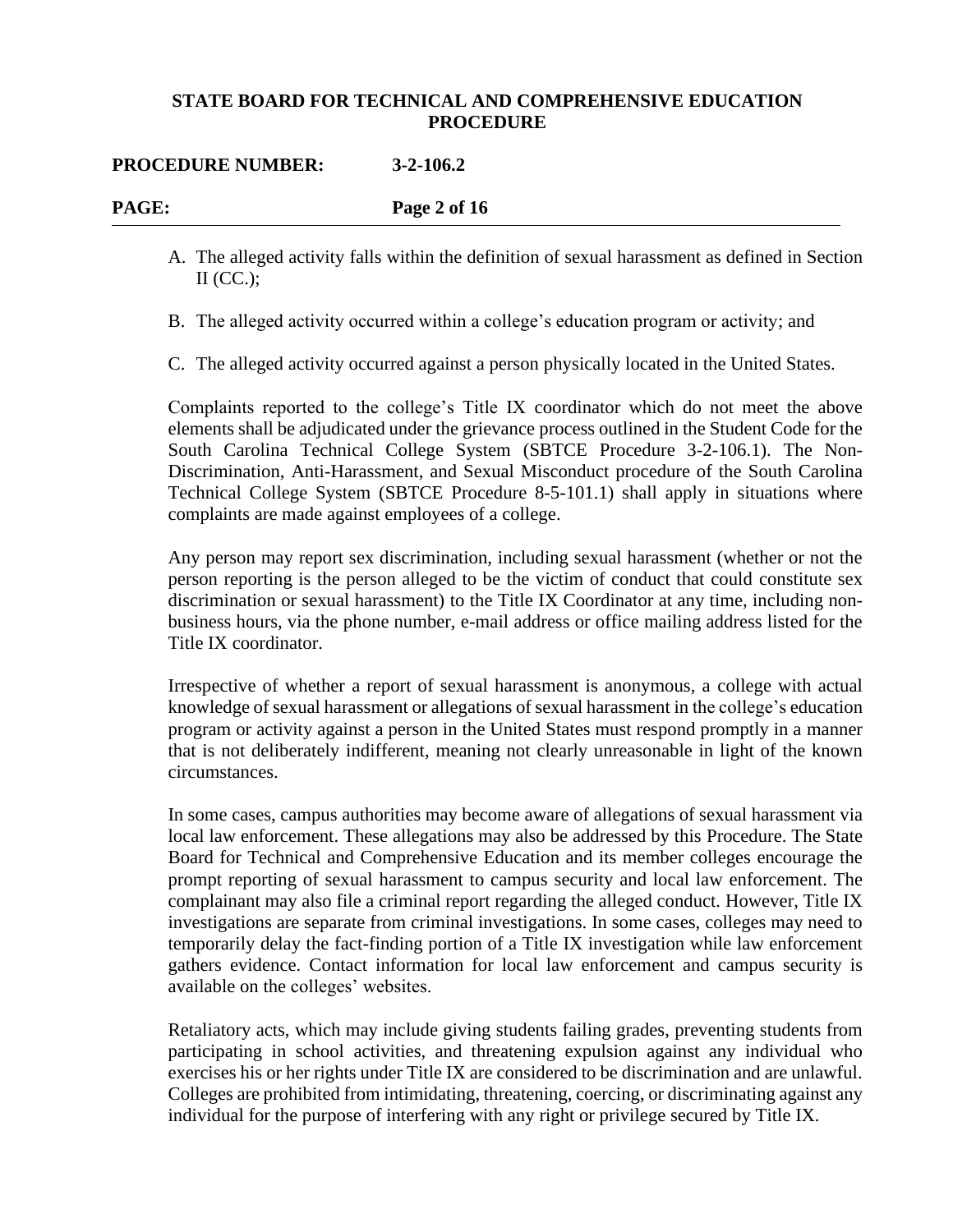| <b>PROCEDURE NUMBER:</b> | $3 - 2 - 106.2$ |  |
|--------------------------|-----------------|--|
| PAGE:                    | Page 3 of 16    |  |
|                          |                 |  |

#### II. Definitions

When used in this document, unless the context requires other meaning,

- A. "Actual Knowledge" means notice of sexual harassment or allegations of sexual harassment to a college's Title IX coordinator or any official of the college who has authority to institute corrective measures on behalf of the college.
- B. An "Advisor" is someone who is present to help the complainant or respondent understand the proceedings and to conduct cross-examination on behalf of the party during a live hearing.
- C. An "Appeals Officer" is a person designated by a college to hear an appeal of a dismissal of a formal complaint or a decision-maker determination.
- D. An "Approved Method of Notification" means any communication from college personnel through a communication channel to which the student has consented or which confirms receipt of the communication by the student, such as a hand-delivered letter, restricted mail delivery services, or e-mail. A student who communicates with the college via e-mail or otherwise provides an e-mail address in connection with communications relating to a grievance thereby consents to the service of documents and all other correspondence associated with the grievance by e-mail, and the date and time of such e-mail(s) shall be deemed the date and time of service.
- E. "Chief Student Services Officer" means the Administrative Officer at the college who has overall management responsibility for student services, or his/her designee.
- F. "Close of Business" means the time that the administrative offices of the college close on that specific workday.
- G. "College" means any college in the South Carolina Technical College System.
- H. "Complainant" means an individual who is alleged to be the victim of conduct that could constitute sexual harassment.
- I. "Consent" is clear, knowing, and voluntary agreement. Consent is active, not passive. Silence, in and of itself, cannot be interpreted as consent. Consent can be given by words or actions, as long as those words or actions create mutually understandable clear permission regarding willingness to engage in (and the conditions of) sexual activity. Consent to any one form of sexual activity cannot automatically imply consent to any other forms of sexual activity. Previous relationships or prior consent cannot imply consent to future sexual acts.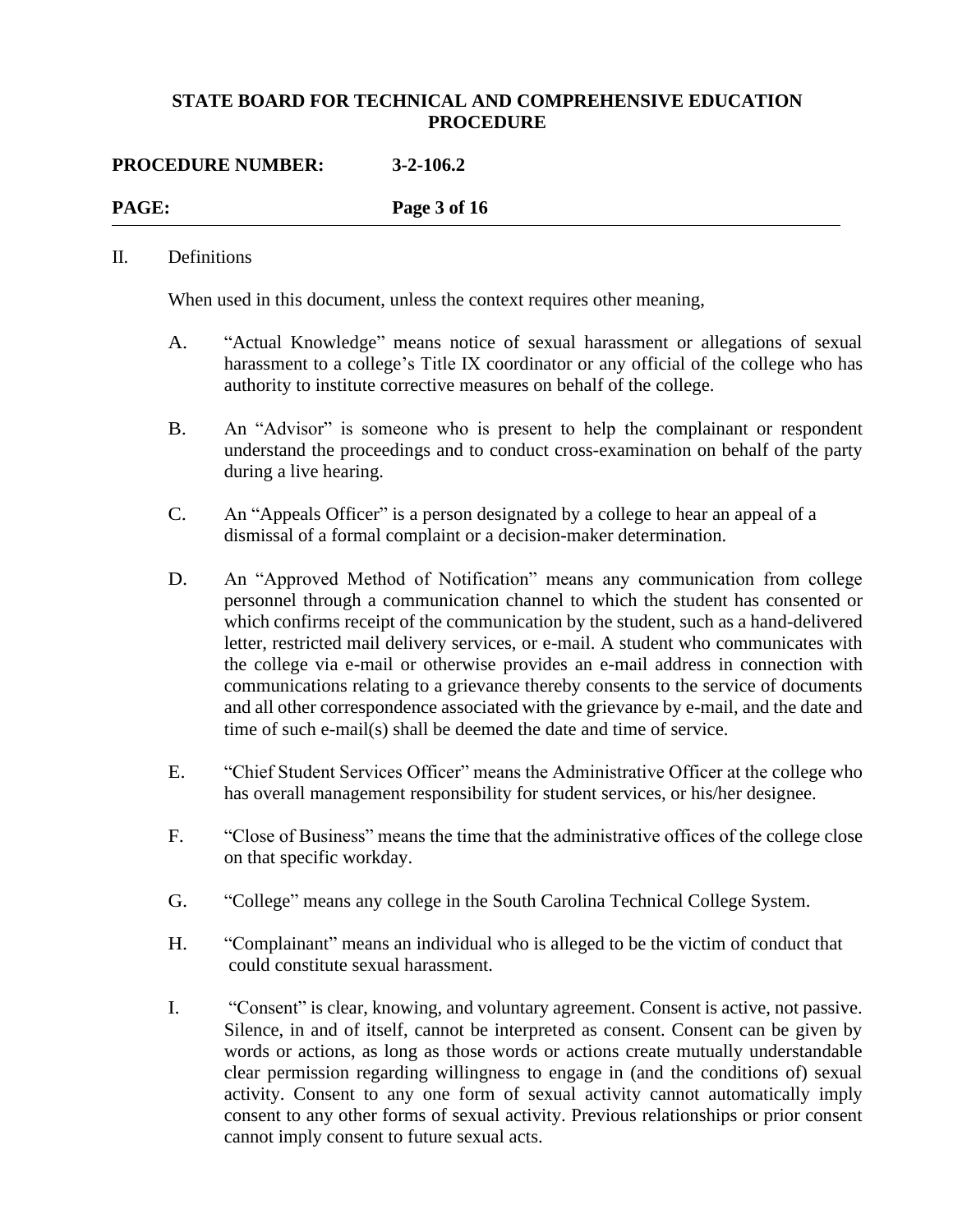## **PROCEDURE NUMBER: 3-2-106.2**

| PAGE: | Page 4 of 16                                                                                                                                                                                                                                                                                                                                                                                                                                                                                                                                                                                                                                               |
|-------|------------------------------------------------------------------------------------------------------------------------------------------------------------------------------------------------------------------------------------------------------------------------------------------------------------------------------------------------------------------------------------------------------------------------------------------------------------------------------------------------------------------------------------------------------------------------------------------------------------------------------------------------------------|
| J.    | "Dating Violence" means violence committed by a person who is or has been in a<br>social relationship of a romantic or intimate nature with the victim, where the existence<br>of such a relationship shall be determined based on a consideration of the following<br>factors: the length of the relationship; the type of relationship; and the frequency of<br>interaction between the persons involved in the relationship.                                                                                                                                                                                                                            |
| K.    | A "Decision-Maker" is someone (who cannot be the same person as the Title IX<br>coordinator or the investigator) who issues a written determination with findings of<br>fact, conclusions about whether the alleged conduct occurred, rationale for the result<br>as to each allegation, any disciplinary sanctions imposed on the respondent, and<br>whether remedies will be provided to the complainant.                                                                                                                                                                                                                                                |
| L.    | "Domestic Violence" includes felony or misdemeanor crimes of violence committed<br>by a current or former spouse or intimate partner of the victim, by a person with whom<br>the victim shares a child in common, by a person who is cohabitating with or has<br>cohabitated with the victim as a spouse or intimate partner, by a person similarly<br>situated to a spouse of the victim under the domestic or family violence laws of the<br>jurisdiction receiving grant monies, or by any other person against an adult or youth<br>victim who is protected from that person's acts under the domestic or family violence<br>laws of the jurisdiction. |
| M.    | "Education Program or Activity" includes locations, events, or circumstances over<br>which the college exercised substantial control over both the respondent and the<br>context in which the sexual harassment occurs, and also includes any building owned<br>or controlled by a student organization that is officially recognized by the college.                                                                                                                                                                                                                                                                                                      |
| N.    | "Exculpatory Evidence" is evidence that creates a reasonable doubt that a respondent<br>engaged in the conduct alleged in a complaint.                                                                                                                                                                                                                                                                                                                                                                                                                                                                                                                     |
| O.    | "Fondling" is the touching of the private parts of another person for the purpose of<br>sexual gratification without the consent of the victim, including instances where the<br>victim is incapable of giving consent because of his/her age or because his/her<br>temporary or permanent mental incapacity.                                                                                                                                                                                                                                                                                                                                              |
| P.    | "Formal Complaint" means a document filed by a complainant with the Title IX<br>coordinator or signed by the Title IX coordinator alleging sexual harassment against a<br>respondent and requesting that the college investigate the allegation of sexual<br>harassment. A report of behavior to the Title IX coordinator or other college official<br>does not constitute a formal complaint.                                                                                                                                                                                                                                                             |

Q. "Incest" is sexual intercourse between persons who are related to each other within degrees wherein marriage is prohibited by law (see S.C. Code Ann. § 16-15-20).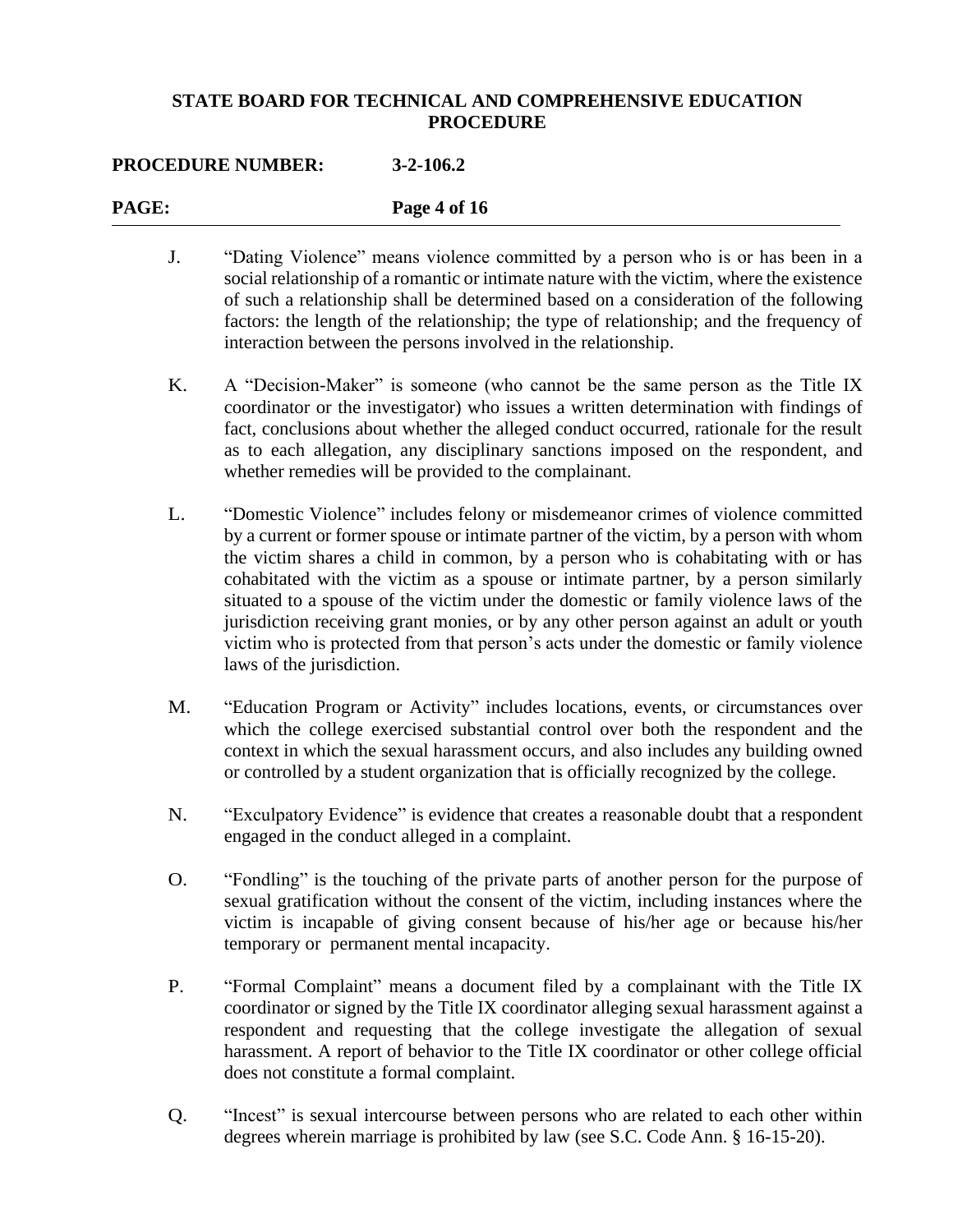## **PROCEDURE NUMBER: 3-2-106.2**

| PAGE: | Page 5 of 16                                                                                                                                                                                                                                                                                                                                                                                                                                                                                                                                                                                                                                                                                                                                                                                                                                                                                                             |
|-------|--------------------------------------------------------------------------------------------------------------------------------------------------------------------------------------------------------------------------------------------------------------------------------------------------------------------------------------------------------------------------------------------------------------------------------------------------------------------------------------------------------------------------------------------------------------------------------------------------------------------------------------------------------------------------------------------------------------------------------------------------------------------------------------------------------------------------------------------------------------------------------------------------------------------------|
| R.    | "Inculpatory Evidence" is evidence indicating that a respondent engaged in the<br>conduct alleged in the complaint.                                                                                                                                                                                                                                                                                                                                                                                                                                                                                                                                                                                                                                                                                                                                                                                                      |
| S.    | "Instructional Days" means any weekday (M-F) in which classes are in session.                                                                                                                                                                                                                                                                                                                                                                                                                                                                                                                                                                                                                                                                                                                                                                                                                                            |
| T.    | "Instructor" means any person employed by the college to conduct classes.                                                                                                                                                                                                                                                                                                                                                                                                                                                                                                                                                                                                                                                                                                                                                                                                                                                |
| U.    | An "Investigator" is someone who acts as a neutral party in the investigation and<br>provides a detailed, unbiased report regarding the findings of the investigation.                                                                                                                                                                                                                                                                                                                                                                                                                                                                                                                                                                                                                                                                                                                                                   |
| V.    | "Official with Authority" means an official of the college with authority to institute<br>corrective measures. Officials with authority are those personnel designated by a<br>college who would be considered to have actual knowledge upon receiving notice of<br>alleged sexual harassment.                                                                                                                                                                                                                                                                                                                                                                                                                                                                                                                                                                                                                           |
| W.    | "Preponderance of the Evidence" is the standard used to evaluate the evidence for<br>purposes of making findings and drawing conclusions for an investigation or hearing<br>conducted under this Procedure. The preponderance of evidence standard means it is<br>more likely than not that the conduct complained of occurred.                                                                                                                                                                                                                                                                                                                                                                                                                                                                                                                                                                                          |
| X.    | A "Report" is notice from a complainant of alleged sexual harassment, other than a<br>formal complaint, made to the Title IX coordinator or an official with authority.                                                                                                                                                                                                                                                                                                                                                                                                                                                                                                                                                                                                                                                                                                                                                  |
| Y.    | "Rape" is the penetration, no matter how slight, of the vagina or anus with any body<br>part or object, or oral penetration by a sex organ of another person, without the consent<br>of the victim.                                                                                                                                                                                                                                                                                                                                                                                                                                                                                                                                                                                                                                                                                                                      |
| Z.    | "Respondent" means an individual who has been reported to be the perpetrator of<br>conduct that could constitute sexual harassment.                                                                                                                                                                                                                                                                                                                                                                                                                                                                                                                                                                                                                                                                                                                                                                                      |
| AA.   | "Retaliation" is adverse action taken against an individual for engaging in protected<br>activity. No college or other person may intimidate, threaten, coerce, or discriminate<br>against any individual for the purpose of interfering with any right or privilege secured<br>by 34 C.F.R. Part 106 (Title IX), or because the individual has made a report or<br>complaint, testified, assisted, or participated or refused to participate in any manner in<br>an investigation, proceeding, or hearing under Title IX. Intimidation, threats, coercion,<br>or discrimination, including charges against an individual for code of conduct<br>violations that do not involve sex discrimination or sexual harassment but arise out of<br>the same facts or circumstances as a report or complaint of sex discrimination, or a<br>report or formal complaint of sexual harassment, for the purpose of interfering with |

any right or privilege secured by Title IX, constitutes retaliation.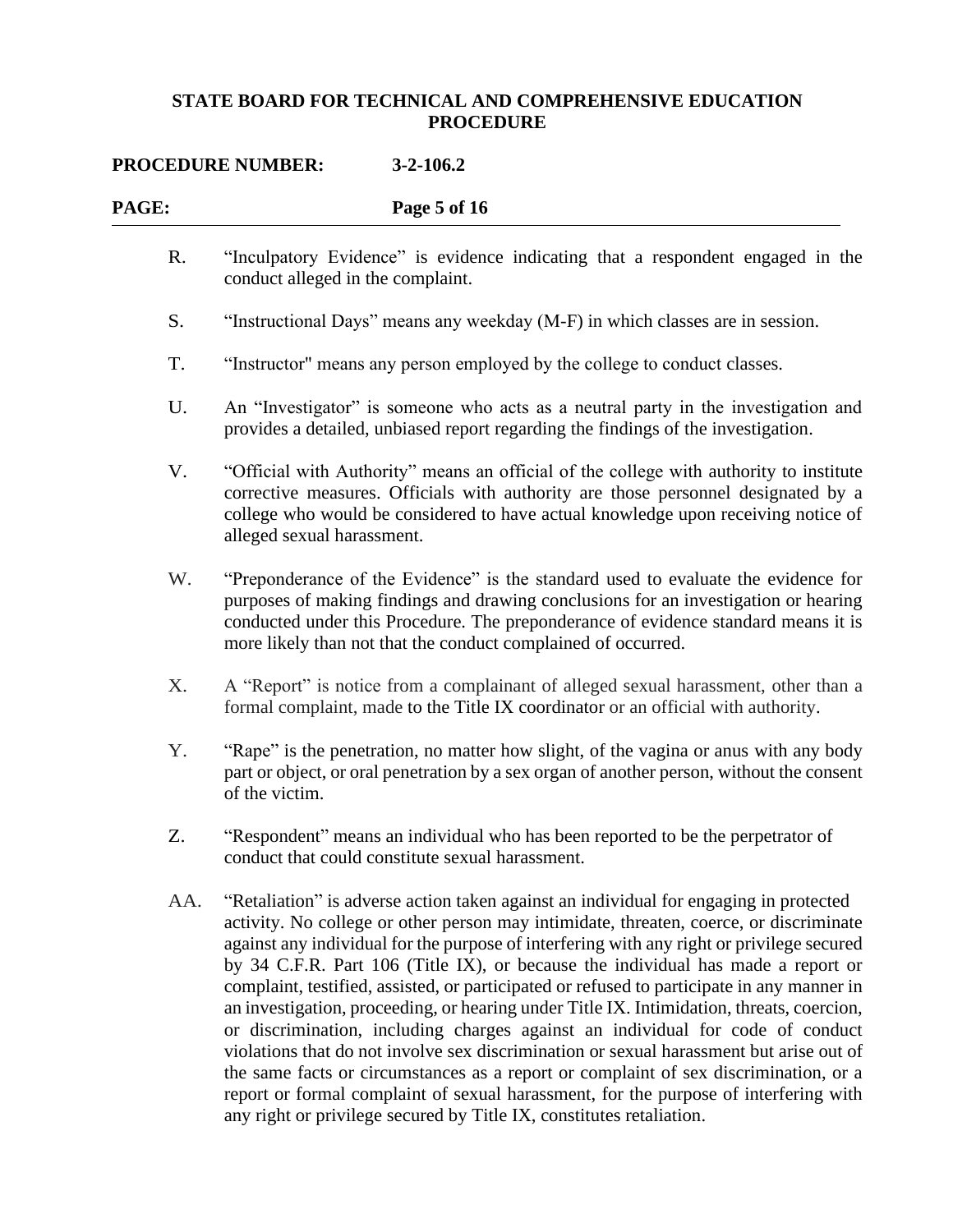#### **PROCEDURE NUMBER: 3-2-106.2**

| PAGE: | Page 6 of 16 |
|-------|--------------|
|       |              |

- BB. "Sexual Assault" is defined as rape, fondling, incest, and statutory rape as defined herein.
- CC. "Sexual Harassment" means conduct on the basis of sex that satisfies one or more of the following: (1) An employee of the college conditioning the provision of an aid, benefit, or service of the college on an individual's participation in unwelcome sexual conduct (i.e. quid pro quo); (2) Unwelcome conduct determined by a reasonable person to be so severe, pervasive, and objectively offensive that it effectively denies a person equal access to the college's education program or activity; or (3) sexual assault, dating violence, domestic violence, or stalking as defined herein.
- DD. "Staff" means any person employed by the college for reasons other than conducting classes.
- EE. "Stalking" means engaging in a course of conduct directed at a specific person that would cause a reasonable person to (1) fear for his or her safety or the safety of others; or (2) suffer substantial emotional distress. For the purposes of this definition: "Course of conduct" means two or more acts, including, but not limited to, acts which the stalker directly, indirectly, or through third parties, by any action, method, device, or means follows, monitors, observes, surveils, threatens, or communicates to or about, a person, or interferes with a person's property; "reasonable person" means a person of ordinary prudence and action under the circumstances in which the course of conduct occurs; and "substantial emotional distress" means significant mental suffering or anguish that may, but does not necessarily, require medical or other professional treatment or counseling.
- FF. "Statutory rape" is sexual intercourse with a person who is under the statutory age of consent (see S.C. Code Ann. § 16-3-655)
- GG. "Student" means an individual currently enrolled in a program and/or registered for the current or upcoming academic term.
- HH. "Supportive Measures" are non-disciplinary, non-punitive individualized services offered as appropriate, as reasonably available, and without fee or charge to the complainant or the respondent. Supportive Measures may include counseling, extensions of deadlines or other course-related adjustments, modifications of work or class schedules, campus escort services, mutual restrictions on contact between the parties, changes in work or housing locations, leaves of absence, increased security and monitoring of certain areas of the campus, and other similar measures.
- II. A "Third-Party Reporter" is an individual who files a complaint on behalf of another individual alleging violation of this policy.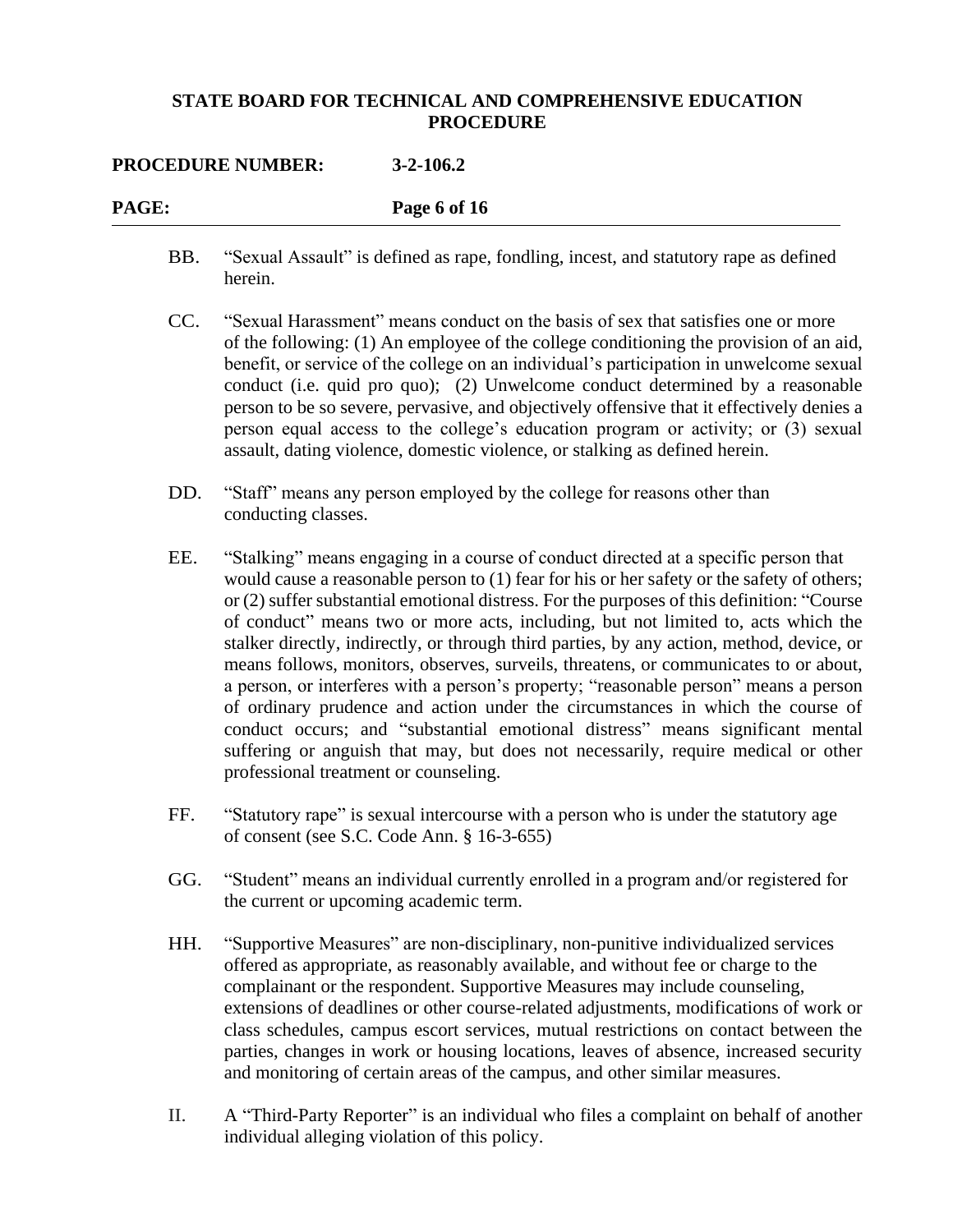#### **PROCEDURE NUMBER: 3-2-106.2**

**PAGE: Page 7 of 16**

- JJ. A "Title IX Coordinator" is an employee designated by the college to coordinate its efforts to comply with and carry out its responsibilities under 34 C.F.R. Part 106 (Title IX), including any investigation of any complaint communicated to such college alleging its noncompliance with Title IX or alleging any actions which would be prohibited by Title IX.
- III. Receipt of Reports and Formal Complaints
	- A. Reports

A report of alleged sexual harassment to a Title IX coordinator or any official of the college who has authority constitutes actual knowledge. The college must maintain a list of college personnel who are considered officials with authority to institute corrective measures and may name additional responsible employees who must report sexual harassment to the Title IX coordinator. An official with authority who receives a report of alleged sexual harassment must promptly notify the Title IX coordinator of the report. A report is not considered to be a formal complaint but initiates the offering of supportive measures.

B. Formal Complaints

A Title IX coordinator may receive a formal complaint alleging sexual harassment by phone, mail, e-mail, or any other approved method of notification. Receipt of a formal complaint must be acknowledged in writing by the Title IX coordinator to the complainant within three (3) instructional days of submission of the complaint. Formal complaints may be initiated by a complainant or the Title IX coordinator. Upon determining a formal complaint meets the elements set forth in Section I of this Procedure, the college's sexual harassment grievance process is initiated.

IV. Supportive Measures

Upon receiving or being made aware of a report alleging sexual harassment, regardless of whether a formal complaint has been filed, the Title IX coordinator must provide supportive measures to both the complainant and the respondent. The Title IX coordinator is responsible for coordinating the effective implementation of supportive measures and must consider a complainant's wishes with respect to measures provided. Measures provided shall be kept confidential unless disclosure is necessary to provide the measures, such as in the case of a no-contact order. Such measures should restore or preserve equal access to the education program or activity without unreasonably burdening the other party.

Interim suspension or expulsion of a respondent is not included in the list of supportive measures. Emergency removal of a respondent from an educational program or activity is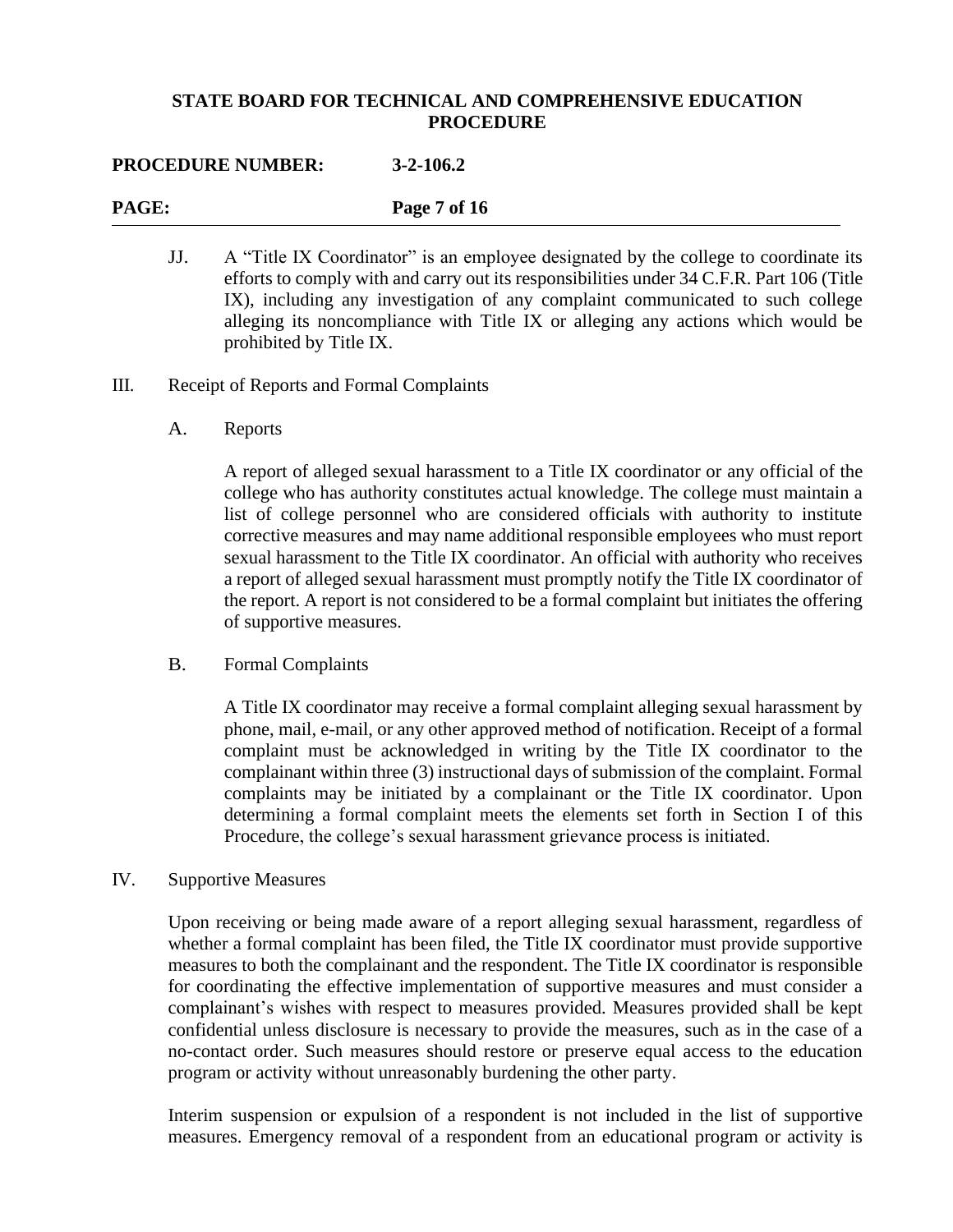#### **PROCEDURE NUMBER: 3-2-106.2**

**PAGE: Page 8 of 16**

allowable only after conducting a safety and risk analysis and determining there is an immediate threat to the physical health or safety of any student or other individual arising from the allegations of sexual harassment that justifies removal. The respondent must be provided with notice of the removal and an opportunity to challenge the decision immediately following the removal. Such a challenge must be made to the Title IX coordinator in writing through an approved method of notification within two (2) instructional days of the removal and include a rationale for why the emergency removal should be rescinded. A respondent may not be subject to an emergency removal without full and appropriate consideration of applicable disability laws, such as Section 504 of the Rehabilitation Act and the Americans with Disabilities Act, in order to preserve equal education access.

#### V. Sexual Harassment Grievance Process

The sexual harassment grievance process must include reasonably prompt time frames determined by the college and written into policy for conclusion of the grievance process (from the filing of a formal complaint to the written determination by the decision-maker), informal resolutions, and appeals. The college's policy must also include an explanation and examples of time extensions beyond the published policy, and such extensions must be temporary and justified by good cause.

A. Dismissal of a Formal Complaint

The college must dismiss formal complaints alleging sexual harassment if the conduct in the alleged complaint does not meet the definition of sexual harassment as contained herein; if the conduct did not occur in the college's education program or activity; or if the conduct did not occur against a person in the United States. However, the complaint may be investigated under the Student Code for the South Carolina Technical College System (SBTCE Procedure 3-2-106.1) if it violates a college's student code of conduct.

A college may dismiss a formal complaint under this Procedure if, at any time, a complainant notifies the Title IX coordinator that the he or she wishes to withdraw the complaint; if the respondent is no longer enrolled at the college; or if specific circumstances prevent the college from gathering evidence sufficient to reach a determination. If a formal complaint is dismissed, written notice containing reason(s) for the dismissal must be made by an approved method of notification and provided to both parties. Dismissal of a formal complaint can be appealed.

B. Notice of Allegations

Upon receiving a formal complaint alleging sexual harassment, written notice of the allegation(s) ("Notice of Allegations") must be provided within seven (7) instructional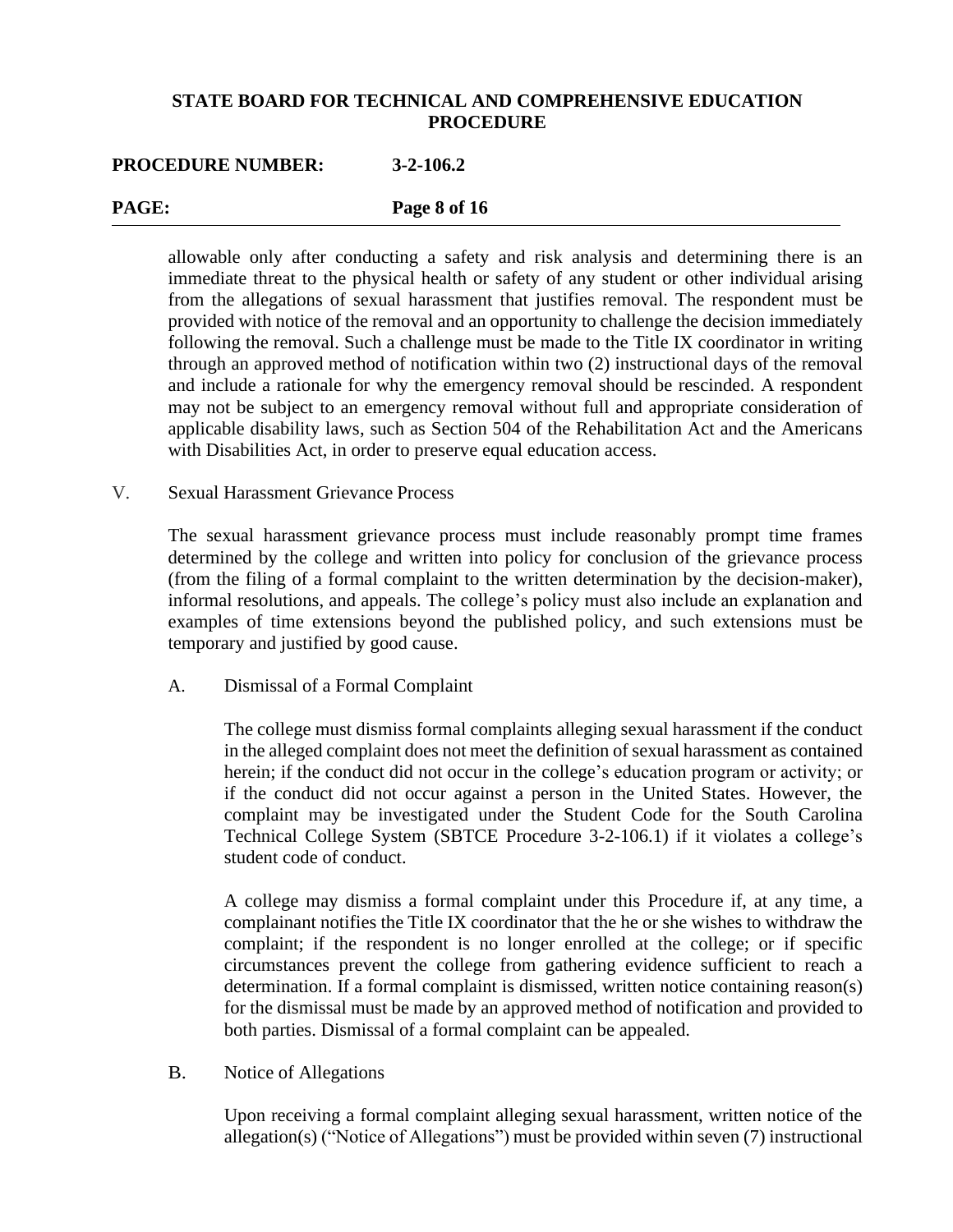#### **PROCEDURE NUMBER: 3-2-106.2**

## **PAGE: Page 9 of 16**

days to both the complainant and the respondent. The written notice must be made by an approved method of notification and include:

- 1. The identities of the parties involved in the incident;
- 2. The conduct allegedly constituting sexual harassment;
- 3. The date and location of the alleged incident;
- 4. Notice of the college's sexual harassment grievance process, to include information regarding its informal resolution process, if available;
- 5. A statement that the respondent is presumed not responsible for the alleged conduct and that a determination regarding responsibility will be made upon conclusion of the grievance process;
- 6. Notice as to whether the college's code of conduct prohibits knowingly making or submitting false information during the grievance process, and;
- 7. Notice that the parties may have an advisor of their choice.

Such notice of allegations must be provided at least three (3) instructional days prior to any initial interviews or meetings to allow the respondent sufficient time to respond to the allegations. Notice of additional allegations added after the initial notice must also be provided in writing through an approved method of notification.

C. Advisors

Both the complainant and respondent may have an advisor of their choosing to be present during meetings with college officials (such as the Title IX coordinator or investigator), interviews, and review of materials related to the complaint. Both the complainant and respondent must have an advisor present at the hearing whose sole purpose is to conduct cross-examination on behalf of the party. A party who does not bring an advisor of their choosing to the hearing shall be assigned an advisor by the college. In the event that neither a party nor their advisor appears at the hearing, the college must provide an advisor to appear on behalf of the non-appearing party. An assigned advisor may or may not be an employee of the college.

- D. Investigation
	- 1. Investigative Process

Upon receipt of a formal complaint of allegations of sexual harassment, the college must initiate an investigation led by an impartial investigator whose purpose is to collect and summarize evidence. The person(s) investigating may not also serve as the Title IX coordinator or decision-maker. The college must ensure that the burden of proof and burden of gathering evidence sufficient to reach a determination lies on the college and not the parties involved. Parties must receive equal opportunity to present witnesses and evidence. Such evidence must be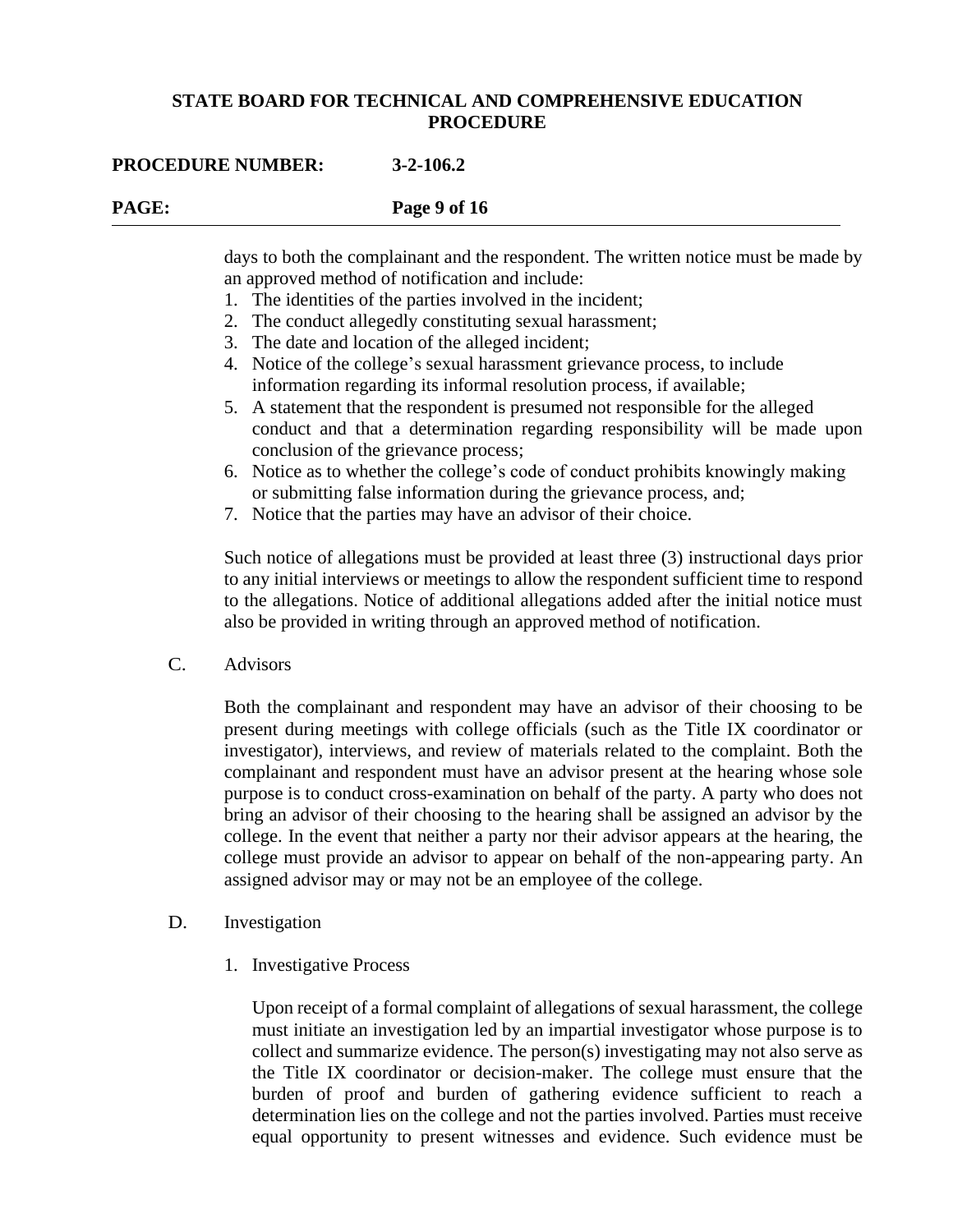#### **PROCEDURE NUMBER: 3-2-106.2**

**PAGE: Page 10 of 16**

submitted to the investigator within ten (10) instructional days upon receipt of the Notice of Allegations. Written notice must be provided to a party when the party's participation in a meeting with the investigator is invited or expected. The notice must include the date, time, and location of the meeting; the expected participants; the meeting's purpose; and must allow up to three (3) instructional days, although this period may be shortened if mutually agreed upon by the parties. Investigators may record interviews with parties and witnesses. Such recordings may be included in the investigative report if relevant, either by transcription with irrelevant information redacted or by recording with irrelevant audio removed.

The investigative process should be completed within approximately thirty (30) to forty-five (45) instructional days from receipt of the formal complaint. Circumstances may warrant additional time to complete the investigative process.

2. Review of Evidence

Before an investigator issues a report, both parties must be allowed at least ten instructional days to (1) review evidence gathered during the investigation that is directly related to the allegations raised in the formal complaint and (2) submit a written response to the evidence. Investigators may but are not required to share such responses to the other party. Should the college discover additional evidence resulting from further investigation prompted by a party's initial response to evidence, the required time of ten (10) instructional days must again be provided for a party to review and respond to the evidence. Notification of any such additional evidence for review shall be made to the parties in writing by an approved method of notification. Upon conclusion of the investigation, the investigator shall generate a written report within seven (7) instructional days unless this time period is extended for an additional five (5) instructional days upon written notice to the parties with an explanation for the extension. Privileged information will not be provided, and treatment records of a party may only be provided to the other party with written consent.

3. Investigative Report

The investigator(s) must create a report that fairly summarizes all relevant inculpatory and exculpatory evidence and distribute the report to the parties and their advisors at least ten (10) instructional days prior to the scheduled hearing. The investigative report should include a description of procedural steps taken during the investigation and a summary of evidence. Only evidence relevant to the allegations of sexual harassment shall be included in the investigative report. Prior sexual history is not deemed relevant (1) unless such questions and evidence about the complainant's prior sexual behavior are offered to prove that someone other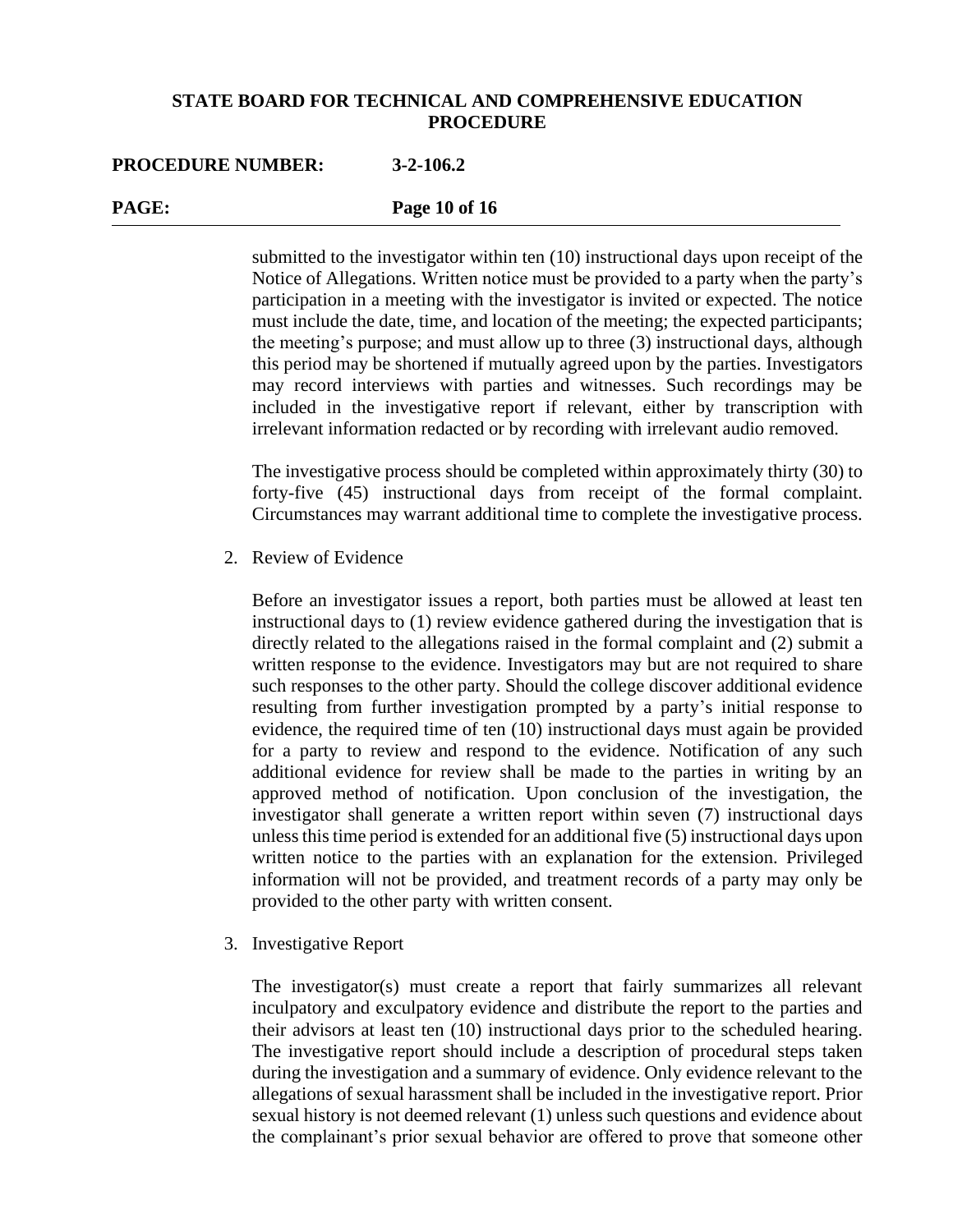#### **PROCEDURE NUMBER: 3-2-106.2**

| <b>PAGE:</b> | Page 11 of 16 |  |
|--------------|---------------|--|
|              |               |  |

than the respondent committed the conduct alleged by the complainant, or (2) if the questions and evidence concern specific incidents of the complainant's prior sexual behavior with respect to the respondent and are offered to prove consent.

Parties may provide written responses to the investigative report, which shall be provided to the decision-maker at least one instructional day in advance of the hearing.

#### E. Hearings

A college's sexual harassment grievance process must provide for a live hearing with cross-examination of parties and witnesses. The parties may bring an advisor of their choice to conduct the cross-examination. Should a party not have an advisor, the college must provide an advisor at no cost. Parties must be notified of a scheduled hearing at least ten (10) instructional days prior to the hearing through an approved method of notification that shall include the date, time, and location of the hearing.

At the live hearing, advisors of the parties shall cross-examine parties and witnesses who have provided information relevant to the complaint or response thereto. The decision-maker does not have to allow witnesses who are solely character witnesses. The decision-maker must allow the advisor for each party to ask the other party and any witnesses relevant questions and follow-up questions. Such cross-examination must be conducted directly, orally, and in real time by the party's advisor of choice and may occur with the parties in separate rooms using technology that enables participants to simultaneously see and hear the person answering questions. Only relevant cross-examination and other questions may be asked of a party or witness. Before a complainant, respondent, or witness answers a question while under crossexamination or otherwise, the decision-maker must first determine whether the question is relevant and explain any decision to exclude a question as not relevant. Questions for cross-examination may be presented in advance to the decision-maker so that relevancy may be determined prior to the hearing. However, providing crossexamination questions in advance does not preclude the advisor(s) from asking additional questions not provided in advance to the decision-maker.

Questions and evidence about the complainant's sexual predisposition or prior sexual behavior are not relevant, unless such questions and evidence about the complainant's prior sexual behavior are offered to prove that someone other than the respondent committed the conduct alleged by the complainant, or if the questions and evidence concern specific incidents of the complainant's prior sexual behavior with respect to the respondent and are offered to prove consent.

At the request of either party, the college must provide for the live hearing to occur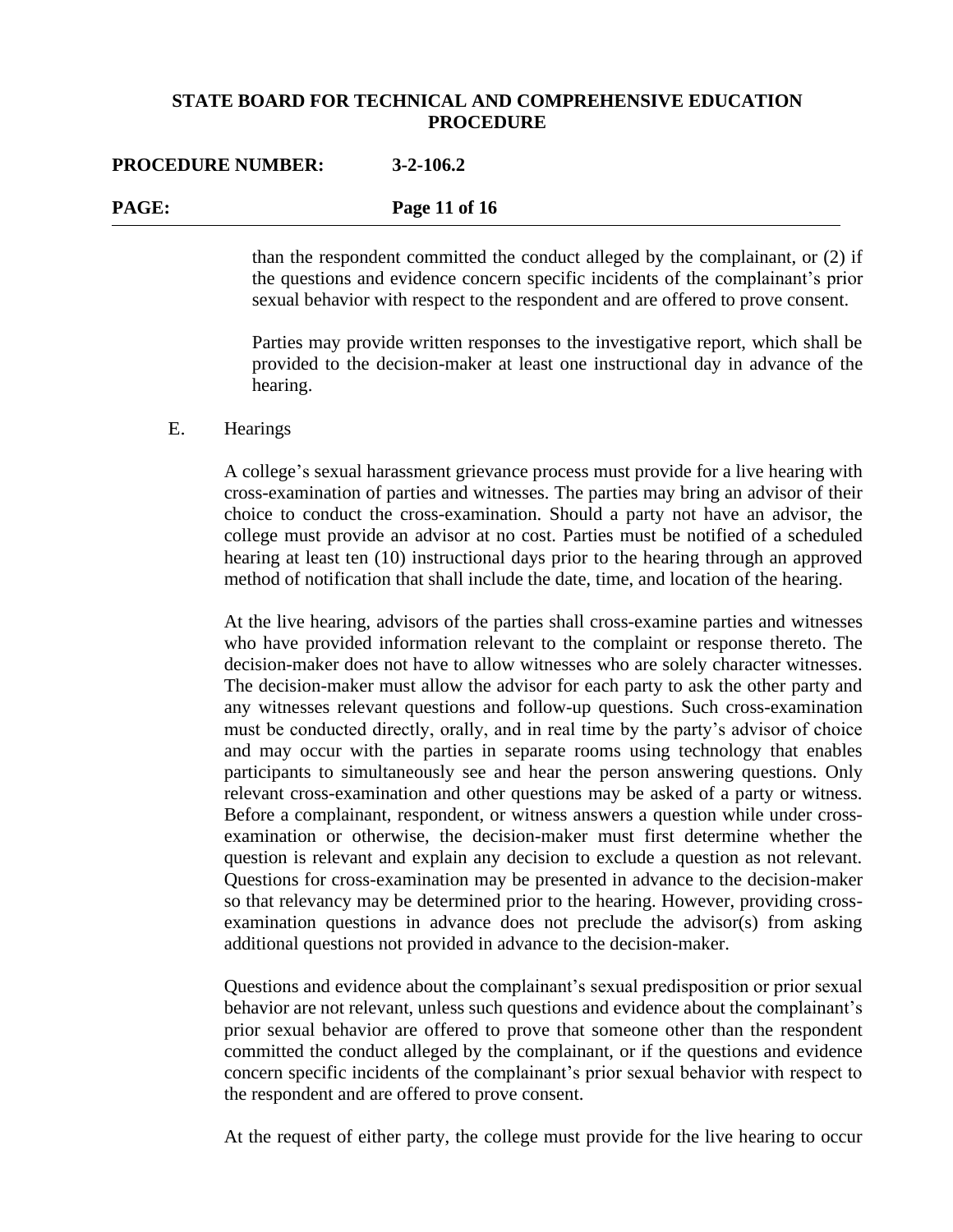#### **PROCEDURE NUMBER: 3-2-106.2**

**PAGE: Page 12 of 16**

with the parties located in separate rooms with technology enabling the decisionmaker and parties to simultaneously see and hear the party or the witness answering questions. An audio or visual recording or a transcript of the hearing must be created and made available for review and inspection.

F. Determinations

Determinations must be made using the Preponderance of the Evidence standard. Determinations may be made at the conclusion of the live hearing or within three (3) instructional days of the live hearing's conclusion and shall be provided in writing by an approved method of notification simultaneously to both parties. A written determination shall include:

- 1. Identification of the allegation(s) of sexual harassment;
- 2. A description of the process of investigation, from receipt of the complaint through the determination, to include any notifications to the parties, interviews, site visits, methods used to gather evidence, and hearings held;
- 3. Findings of fact supporting the determination;
- 4. Conclusions regarding the application of any of the college's policies to the facts
- 5. A statement of, and rationale for, the determination regarding each allegation, to include:
	- a. Disciplinary sanctions for the respondent
	- b. Remedies provided to the complainant to restore the complainant's equal access to the college's education program or activity; and
- 6. Information regarding the opportunity to appeal the determination.

A determination is considered final either on the date that the college provides the parties with the written determination or upon expiration of the option to file an appeal.

G. Appeals

Both parties must be afforded the opportunity to appeal dismissal of a formal complaint as well as a final determination on the following grounds:

- 1. A procedural irregularity affecting the outcome;
- 2. New evidence not available at the time of the determination that could affect the outcome; or
- 3. Conflict of interest or bias on the part of the Title IX coordinator, investigator(s), or decision-maker which affected the outcome.

If a party wishes to appeal, an appeal must be made within ten (10) instructional days of dismissal of a formal complaint or delivery of a written determination. If a party files an appeal, the other party must be notified by an approved method of notification. A party wishing to appeal must do so by submitting an appeal in writing to the Title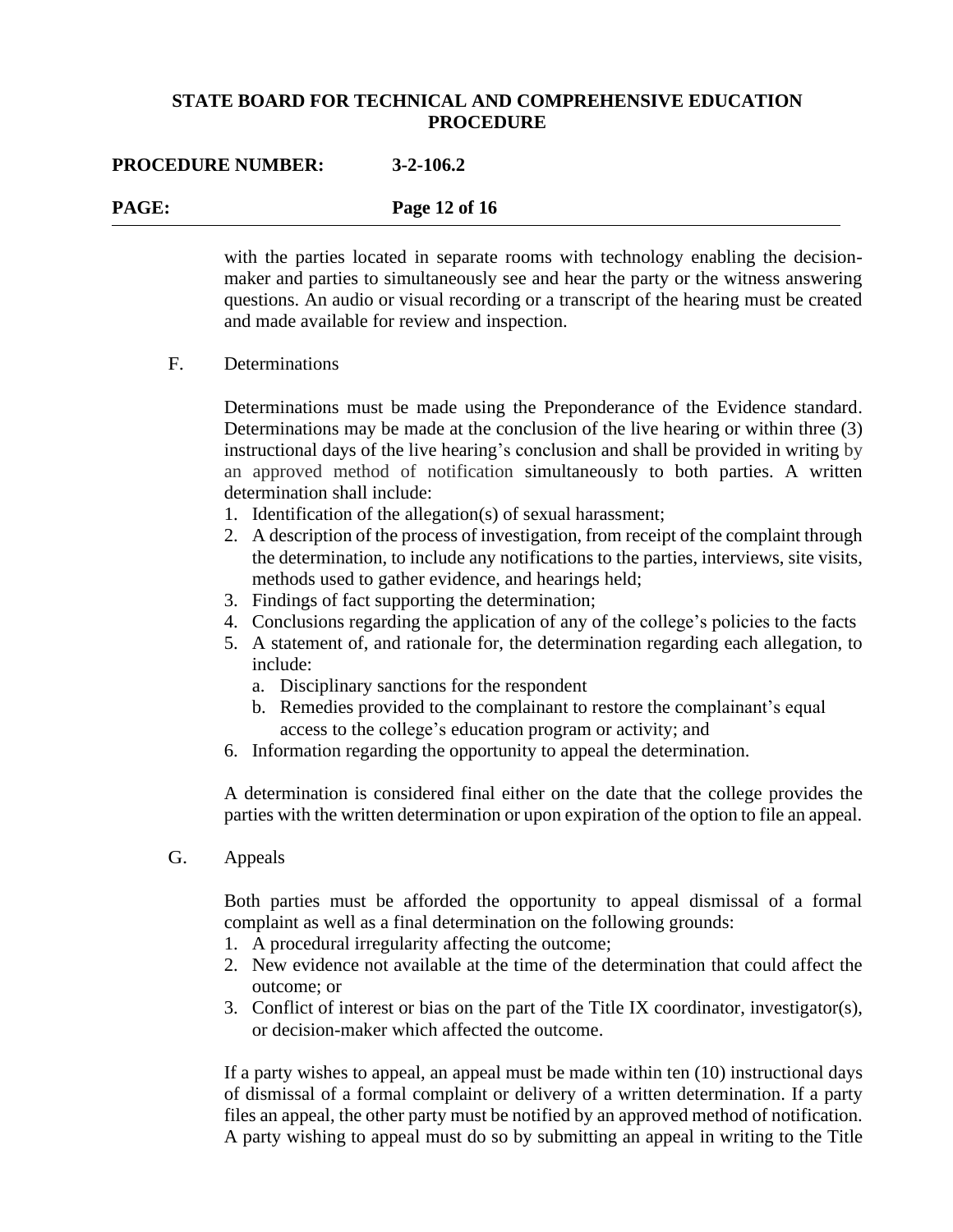#### **PROCEDURE NUMBER: 3-2-106.2**

**PAGE: Page 13 of 16**

IX coordinator, who will assign review of the appeal to an appeals officer within three (3) instructional days of receipt. The appeal must include a statement indicating why the appealing party disagrees with dismissal of the complaint or the determination, and specify on which ground(s) the appeal is being made. The college must ensure that the appeals officer is not the Title IX coordinator, investigator(s), or decision-maker who reached the original determination. A decision by an appeals officer must be rendered within three (3) instructional days of receipt by the appeals officer and provided in writing to both parties simultaneously through an approved method of notification. Should an extension be necessary, the appeals officer may provide the parties with written notice extending determination of the appeal for five (5) instructional days with an explanation for the extension. The results of an appeal and the rationale for the determination must be provided in writing simultaneously to both parties.

#### VI. Informal Resolution

Upon receipt of a formal complaint, a college may choose to introduce the option of a voluntary informal resolution process. Informal resolution may include a range of conflict resolution strategies to include arbitration, mediation, or restorative justice. Informal resolution is a voluntary process that must be agreed upon in writing by both parties, and the documented agreement must notify the parties of their right to withdraw at any time from the informal resolution process. Colleges may not offer or facilitate an informal resolution process to resolve complaints of sexual harassment where the complainant is a student and the respondent is an employee. The informal resolution process may result in sanctions for a respondent.

Colleges may not, under any circumstance, require a party to waive the right to an investigation and adjudication of formal complaints under Title IX. Similarly, a college may not require the parties to participate in the informal resolution of a formal complaint or offer an informal resolution process unless a formal complaint is filed.

Informal resolution, which does not involve a full investigation and adjudication, may be offered at any time prior to reaching a final determination as long as:

- A. Colleges do not require informal resolution participation as a condition of enrollment or continuing enrollment or enjoyment of any other right, waiver of the right to an investigation and adjudication of formal complaints of sexual harassment consistent with this section; and
- B. The parties receive a written notice that includes the following:
	- 1. The allegations;
	- 2. The requirements of the informal resolution process including the circumstances under which it precludes the parties from resuming a formal complaint arising from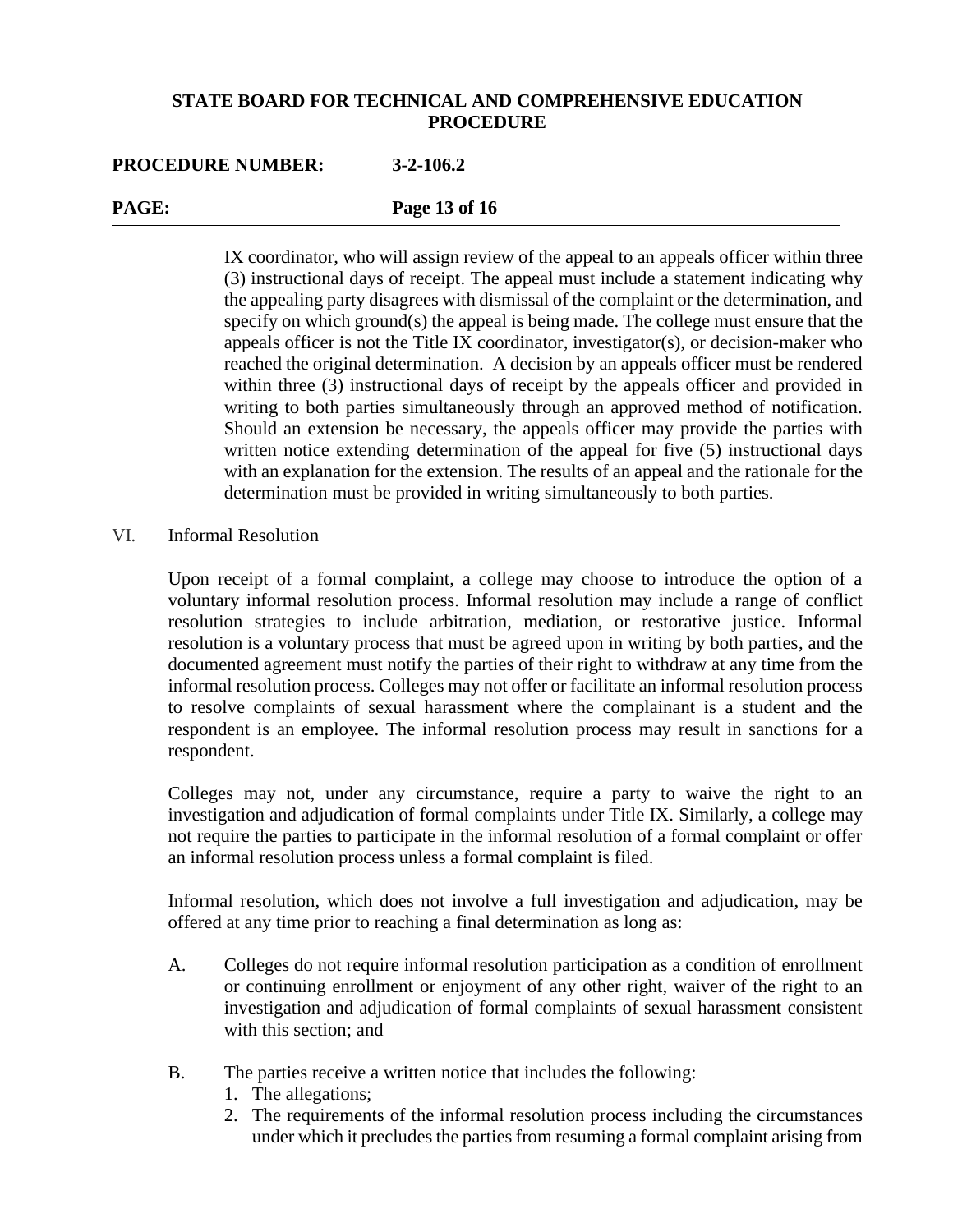#### **PROCEDURE NUMBER: 3-2-106.2**

# **PAGE: Page 14 of 16**

the same allegations;

- 3. That at any time prior to agreeing to a resolution, any party has the right to withdraw from the informal resolution process and resume the grievance process with respect to the formal complaint;
- 4. Any consequences resulting from participating in the informal resolution process, including the records that will be maintained or could be shared; and
- 5. Signature blocks for the parties' voluntary, written consent to the informal resolution process.

The complainant and respondent both have the right to terminate the informal resolution process at any time and proceed with the formal grievance process. Furthermore, the Title IX coordinator or designee may, where appropriate, terminate or decline to initiate informal resolution and proceed with formal resolution instead. In such cases, statements or disclosures made by the parties in the course of the informal resolution process may be considered in any subsequent formal proceedings.

#### VII. Sanctions

Following an investigation of allegations presented before the decision-maker, the following sanctions may be imposed if the available information indicates that a violation has occurred:

- A. Reprimand -- A written warning documenting that the student violated a student conduct procedure and indicating that subsequent violations could result in more serious disciplinary sanctions.
- B. Special Conditions -- Completion of a variety of educational activities relating to the nature of the offense may be imposed. Examples include, but are not limited to, the following: a formal apology, an essay or paper on a designated topic, or participation in a special project or activity.
- C. Disciplinary Probation -- A written reprimand documenting that the student violated a student conduct procedure. Probation is for a specified period of time and it serves as a warning that subsequent violations could most likely result in more serious disciplinary sanctions.
- D. Loss of Privileges -- Suspension or termination of particular student privileges.
- E. Suspension from the college -- Separation from the college for a specified period of time. Suspended students will not receive academic credit for the semester in which the suspension was imposed. During the suspension period, the student may not return to the campus unless prior permission by the Chief Student Services Officer, or designee, has been granted.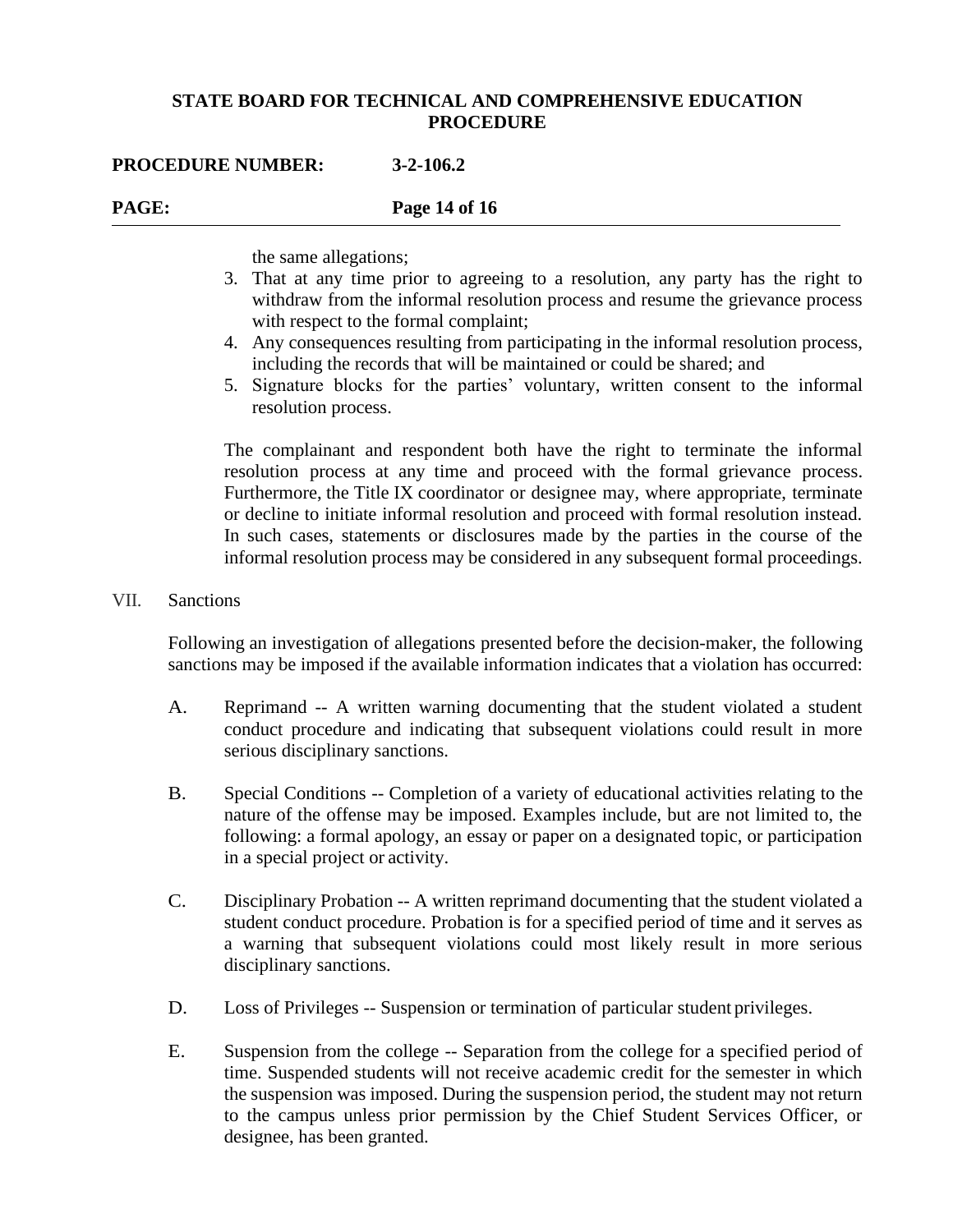#### **PROCEDURE NUMBER: 3-2-106.2**

# **PAGE: Page 15 of 16** F. Expulsion from the college -- Permanent separation from the college. An expelled student may not return to the campus unless prior permission by the Chief Student Services Officer, or designee, has been granted. An expelled student will not receive academic credit for the semester in which the expulsion was imposed. G. Additional Measures -- Minimizing contact between complainant and respondent. This may include but is not limited to: change in academic and extracurricular activities, living arrangements, transportation, dining, and college-related work

H. Any combination of the above.

assignments, as appropriate.

#### VIII. Recordkeeping

A college must maintain for seven (7) years from the initial report or formal complaint of sexual harassment, records of:

- A. Any sexual harassment investigation, including any final determination thereof, any required recording or transcript, any sanctions imposed on the respondent, and any remedies provided to the complainant.
- B. Any appeal and its result.
- C. Any informal resolution and its result.
- D. Records of any action, including any supportive measures, taken in response to an informal or formal complaint of sexual harassment.

The college must also maintain for a period of seven (7) years all materials used to train Title IX coordinators, investigators, decision-makers, and those who conduct the informal resolution process with regard to sexual harassment. This requirement applies only to complaints (informal or formal) received on or after August 14, 2020.

#### IX. Confidentiality and Privacy

The college must keep confidential the identity of complainants, respondents, third-party reporters and witnesses involved in the grievance process, except as may be permitted by FERPA, as required by law, or as necessary to carry out a Title IX proceeding. The college must maintain as confidential any supportive measures provided to the complainant or respondent, to the extent that maintaining such confidentiality would not impair the ability of the college to provide the supportive measures. If a formal complaint is made to a Title IX coordinator, confidentiality of the complainant may not be maintained. However, both parties and their